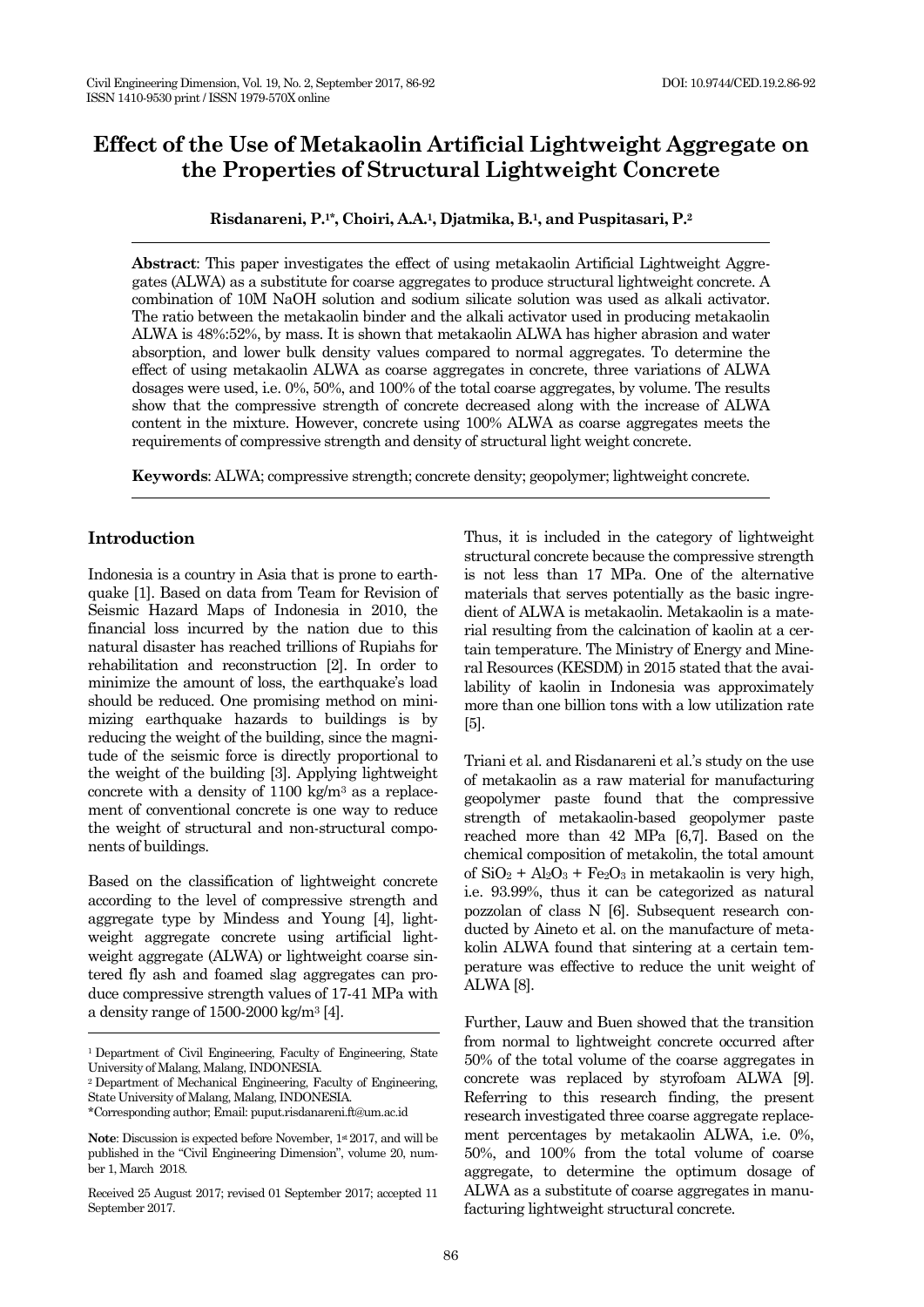# **Materials and Method**

The research was conducted in the Materials Testing Laboratory and Structure Laboratory at the Faculty of Engineering, Universitas Negeri Malang, and at a ceramic factory in Malang. Metakaolin was obtained by combusting kaolin at temperature of 800°C. Next, the consistency and setting time were evaluated to ensure that the metakaolin was reactive. The ALWA grains were processed using a pan granulator with a composition ratio of metakaolin to alkaline activator of 52%:48%, by mass. This composition was determined from twelve trials that have been performed.

In this study, the alkaline activator solution was a mixture of Na2SiO<sup>3</sup> (sodium silicate) and 10 M NaOH (sodium hydroxide) solution. The ratio of Na2SiO<sup>3</sup> to NaOH solution was 2:1, by mass. The mass ratio between metakaolin and alkali activator solution in producing lightweight aggregate was determined during the manufacturing process. The experimental data on obtaining the proportion between metakaolin and alkali activator solution is presented at Table 1, while aggregate manufacture process is presented at Figure 1.

Manufacturing metakaolin ALWA was performed using a granulator pan. The slope angle of the granulator pan used in this research was 45°. After setting-up the granulator pan, metakaolin was poured into the granulator pan, while the alkali activator solution was added gradually. The process of adding alkali activator solution into the mixture was stopped when the paste has formed aggregate granules of 1 to 2 cm in diameter, and the surface of metakaolin granules aggregates appeared slightly wet.

ALWA granules were dried in an oven for 24 hours to remove the water content. Then, they were burned at a temperature of 600 °C for 6 hours to create pores in metakaolin ALWA, in order to obtain a bulk density of less than 1100 kg/m3.

The specimens in this research were 54 concrete cylinders of 7.5 cm diameter and 15 cm height, produced using two different types of coarse aggregates, i.e. metakaolin ALWA (AM) and normal coarse aggregates (AN). The amount of metakaolin ALWA was varied from 0%, 50%, and 100% of the total volume of coarse aggregates required to produce concrete. Concrete specimens using only normal coarse aggregates was assigned as the control group, to be compared with concrete specimens made using 50% and 100% metakaolin ALWA. The specimens are described in detail in Table 2, while the mix design of concrete specimens is presented in Table 3.



**Figure 1**. Manufacturing ALWA (a) Pan Granulator machine (b) Pelletizing Process (c) Metakaolin ALWA

Several physical properties tests were performed on ALWA to find out the material properties of ALWA, i.e. to determine setting time, bulk density, water

**Table 1**. Composition between Metakaolin and Alkali Activator

|                         |            | Weight (gram) |                  |     | Precentage $(\%)$ |                         |  |
|-------------------------|------------|---------------|------------------|-----|-------------------|-------------------------|--|
| Manufacturing<br>number | Metakaolin |               | Alkali Aktivator |     | Metakaolin        | Alkali Alkali Activator |  |
|                         |            | Initial       | Rest             | Use |                   |                         |  |
|                         | 317        | 660           | 321              | 339 | 48                | 52                      |  |
| $\overline{2}$          | 361        | 643           | 332              | 311 | 54                | 46                      |  |
| 3                       | 374        | 666           | 263              | 403 | 48                | 52                      |  |
| 4                       | 432        | 660           | 240              | 420 | 51                | 49                      |  |
| 5                       | 426        | 645           | 260              | 385 | 53                | 47                      |  |
| 6                       | 475        | 660           | 215              | 445 | 52                | 48                      |  |
|                         | 431        | 627           | 240              | 387 | 53                | 47                      |  |
| 8                       | 410        | 653           | 260              | 393 | 51                | 49                      |  |
| 9                       | 459        | 570           | 244              | 326 | 58                | 42                      |  |
| 10                      | 514        | 664           | 213              | 451 | 53                | 47                      |  |
| 11                      | 452        | 662           | 254              | 408 | 53                | 47                      |  |
| 12                      | 487        | 668           | 236              | 432 | 53                | 47                      |  |
| Average                 | 428        |               |                  | 392 | 52                | 48                      |  |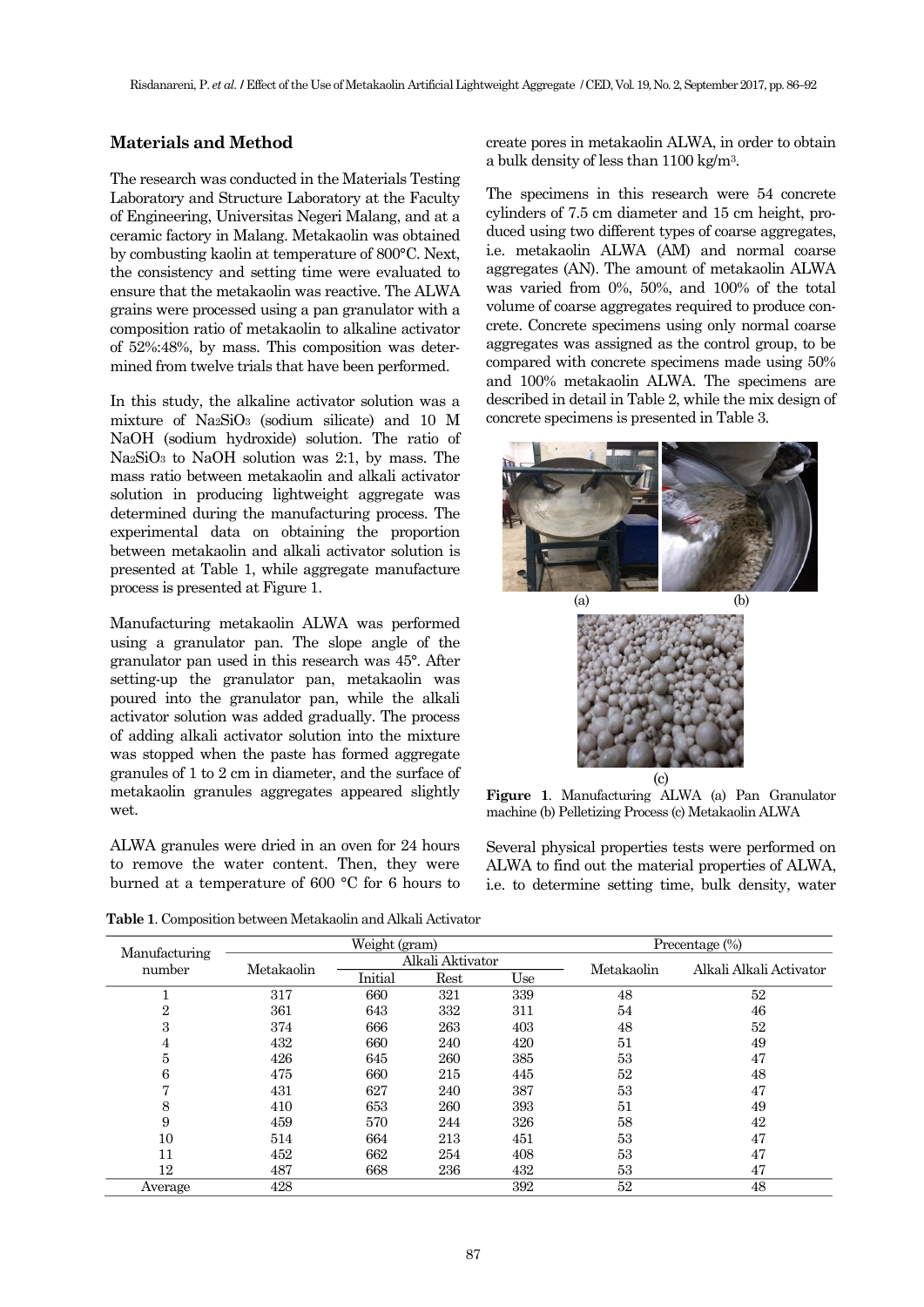|             | Composition of Aggregate |                    | Number of Specimens |                                                              |    |             |  |       |       |
|-------------|--------------------------|--------------------|---------------------|--------------------------------------------------------------|----|-------------|--|-------|-------|
| Sample Code | ΑM                       | AN                 |                     | Compressive Strength & Density<br>Tensile Strength & Density |    |             |  |       | Total |
|             | $\frac{1}{2}$            | $\left( \%\right)$ | (day/piece)         |                                                              |    | (day/piece) |  |       |       |
|             |                          |                    |                     |                                                              | 28 |             |  | 28    |       |
|             |                          | 100                |                     |                                                              |    |             |  |       |       |
|             | 50                       | 50                 |                     |                                                              |    |             |  |       |       |
|             | 100                      |                    |                     |                                                              |    |             |  |       |       |
|             |                          |                    |                     |                                                              |    |             |  | Total | 54    |

**Table 2.** Details of the Specimens

Description: AM = Metakaolin ALWA; AN = Normal Aggregate

content, water absorption, and abrasion. On the other hand, several test on concrete produced with ALWA, such as slump test, compressive test and tensile splitting strength test were conducted in order to determine mechanical properties of concrete. All tests were conducted according to relevant ASTM standards. The research documentation is presented in Figure 2

**Table 3**. Mix Design of Concrete

|                     | Specimen's Code |     |    |  |  |
|---------------------|-----------------|-----|----|--|--|
| Materials (%)       |                 |     |    |  |  |
| Water               |                 |     |    |  |  |
| Cement              | 23              | 23  | 23 |  |  |
| Coarse Aggregate    | 39              | 20  |    |  |  |
| <b>ALWA</b>         |                 | 20  | 39 |  |  |
| Fine Aggregate      | 30              | 30  | 30 |  |  |
| <b>Total Volume</b> | 100             | 100 |    |  |  |





(c)

**Figure 2.** Research Documentation: (a) Slump Test, (b) Compressive Strength Test; (c) Tensile Splitting Strength Test

# **Result and Discussion**

#### **Properties of Metakaolin**

The properties of metakaolin ALWA are presented in Table 4.

**Table 4.** Properties of Metakaolin ALWA

| No             | Testing                 | Result               |
|----------------|-------------------------|----------------------|
| 1              | Setting Time:           |                      |
|                | a. initial setting time | 99 minutes           |
|                | b. final setting time   | 130 minutes          |
| $\overline{2}$ | Water content           | 1.20%                |
| 3              | Water Absorption        | 3.03%                |
| 4              | <b>Bulk Density</b>     | $939 \text{ kg/m}^3$ |
| 5              | Abrasion                | 43%                  |

The setting time test was carried out to determine the initial and final setting time of metakaolin paste. The data were required to estimate the hardening time of ALWA during molding process. The test of setting time was carried out in accordance with the guidelines of ASTM C127 [10]. The test result showed that the initial and final setting time of metakaolin paste was 99 minutes and 130 minutes, respectively. These results are in good agreement with Triani et al., who stated that setting time of metakaolin paste was between 60 to 120 minutes [6].

Water content and water absorption tests were performed to determine the water content and the absorption capacity of ALWA in Saturated Surface Dry (SSD) condition. Both tests were performed in accordance with ASTM C127-01 [10]. Based on the test results, the water content and water absorption of metakolin ALWA were found to be 1.25% and 3.03%, respectively. The water absorption value of metakaolin ALWA produced in this study is lower compared to those reported by Sivakumar, i.e. within a range of 8.9-25.5% [11]**.** This different result occurred most probably due to different sintering temperature performed in producing ALWA, where the higher the sintering temperature performed, the higher the number of voids occured, that leads to higher water absorption of ALWA.

The abrasion test was performed to determine the resistance of metakaolin ALWA to abrasion using the Los Angeles abrasion machine in accordance with SNI 2417:200 [12]. The result showed that the abrasion level of metakaolin ALWA was 43%. Thus, it can be predicted that the concrete produced might have low strength. According to ASTM C 535, concrete produced with aggregate which has aggregate abrasion level of 40%-50% is a low quality concrete ( $\leq$ 20 MPa) [13].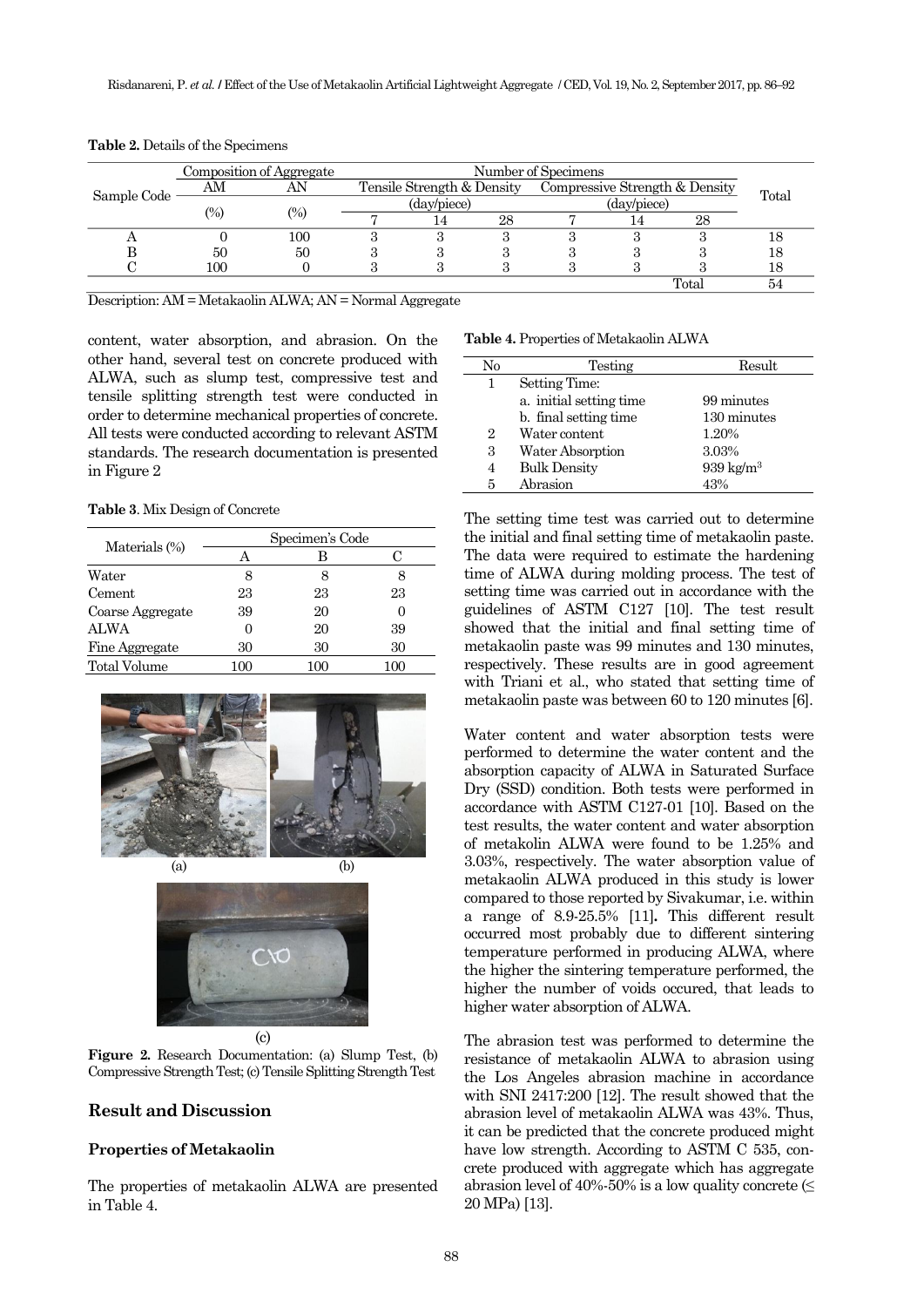Metakaolin ALWA has a relatively low bulk density of 939 kg/m3, lower than gravel which generally has a bulk density of 1450 kg/m3. With a bulk density below 1000 kg/m3, metakaolin ALWA is eligible for use as lightweight artificial aggregate in the manufacture of structural lightweight concrete.

#### **Slump Test of Fresh Concrete**

Slump test was performed to measure the workability of fresh concrete and to obtain the uniformity of water use. Slump test was conducted with guidelines from ASTM C143-78 [14]. Slump test results are presented in Table 5. Based on slump test results, it can be seen that sample-C has lower slump value compared to others. This condition is mostly caused by a higher water absorption value of ALWA compared to gravel. With the high water absorption of ALWA, the existing water in the concrete mixture will be absorbed by ALWA and causes the fresh concrete to be thicker and has low slump value. Similarly, Nadesan and Dinakar stated that increasing ALWA levels in concrete mixtures would decrease the workability of fresh concrete due to its high water absorbtion [15]. They advised that using ALWA as coarse aggreagtes should be in SSD condition to reduce the possibility of absorbing water from concrete.

**Table 5**. Slump Value of Fresh Concrete

|             | Coarse Aggregate Ratio | Slump Value |      |
|-------------|------------------------|-------------|------|
| Sample Code | AM                     | AN          | (mm) |
| А           | $0\%$                  | 100%        | 95   |
| А           | $0\%$                  | 100%        | 95   |
| В           | 50%                    | 50%         | 95   |
|             | 100%                   | $0\%$       | 75   |

# **Physical Properties of Concrete**

The test of physical properties carried out in this study was the one to determine the density of the cylindrical concrete specimens. The density of concrete was determined from the average values of three specimens. The mean value of the density test result of each the cylindrical concrete, and is presented in Table 6.

As expected, the results shown in Table 6 indicate that the higher amount of metakaolin ALWA used in making concrete is inversely proportional to the density of the concrete. This is in accordance with previous research by Gonzalez-Corrochano et al. They stated that higher sintering temperature reduces the bulk density of ALWA, and resulting in lower density of concrete produced [16].

#### **Mechanical Properties of Concrete**

The tests of mechanical properties in this study were performed to examine the compressive strength and tensile splitting strength of cylindrical concrete. Compressive and tensile splitting tests were carried out on concrete aged 7, 14, and 28 days. The value of compressive strength and tensile splitting strength of concrete was obtained by averaging the results of three specimens. The insides of the specimens A, B, and C after the tensile splitting strength testing can be seen in Figure 3, while the compressive strength and tensile splitting strength values are presented in Table 7.

Based on the image of spesimens after tensile splitting test displayed at Figure 3, it can be seen that the amount of ALWA crushed on specimen C is higher compared to specimen B. The rupture of ALWA in specimen C was caused by its low strength, which made them crushed even during the concrete making process. The crushed of ALWA during the concrete making process resulting in the decrease of mechanical properties of concrete. This is consistent with the expectation that ALWA which has abrasion value more than 40% will produce low strength concrete (less than 20 MPa). Previous research also revealed that the strength of ALWA measured by Aggregate Impact value (AIV) greatly affects the mechanical properties of the resulting concrete [15]. The recommended AIV value for ALWA is less than 30%. With AIV value less than 30%, the chance that ALWA will be crushed during concrete manufacturing process can be minimized [17]. Further research on how to increase the strength of ALWA needs to be performed in order to produce high quality concrete.

**Table 6.** Test Results of the Density of Cylindrical Concrete Specimens

|             | Composition of Coarse<br>Aggregate |      | Average Value     |                   |              |        |               |  |  |
|-------------|------------------------------------|------|-------------------|-------------------|--------------|--------|---------------|--|--|
| Sample Code |                                    |      | Diameter          | Height            | Volume       | Weight | Volume Weight |  |  |
|             | AΜ                                 | AN   | (c <sub>m</sub> ) | (c <sub>m</sub> ) | $\rm (cm^3)$ | (gram) | $(kg/m^3)$    |  |  |
| Α           | $0\%$                              | 100% | 7.45              | 15.33             | 667.58       | 1480   | 2216          |  |  |
| В           | 50%                                | 50%  | 7.43              | 15.28             | 662.20       | 1377   | 2080          |  |  |
| С           | 100%                               | 0%   | 7.45              | $15.68\,$         | 684.19       | 1260   | 1841          |  |  |

Description: AM = Metakaolin ALWA; AN = Normal Aggregate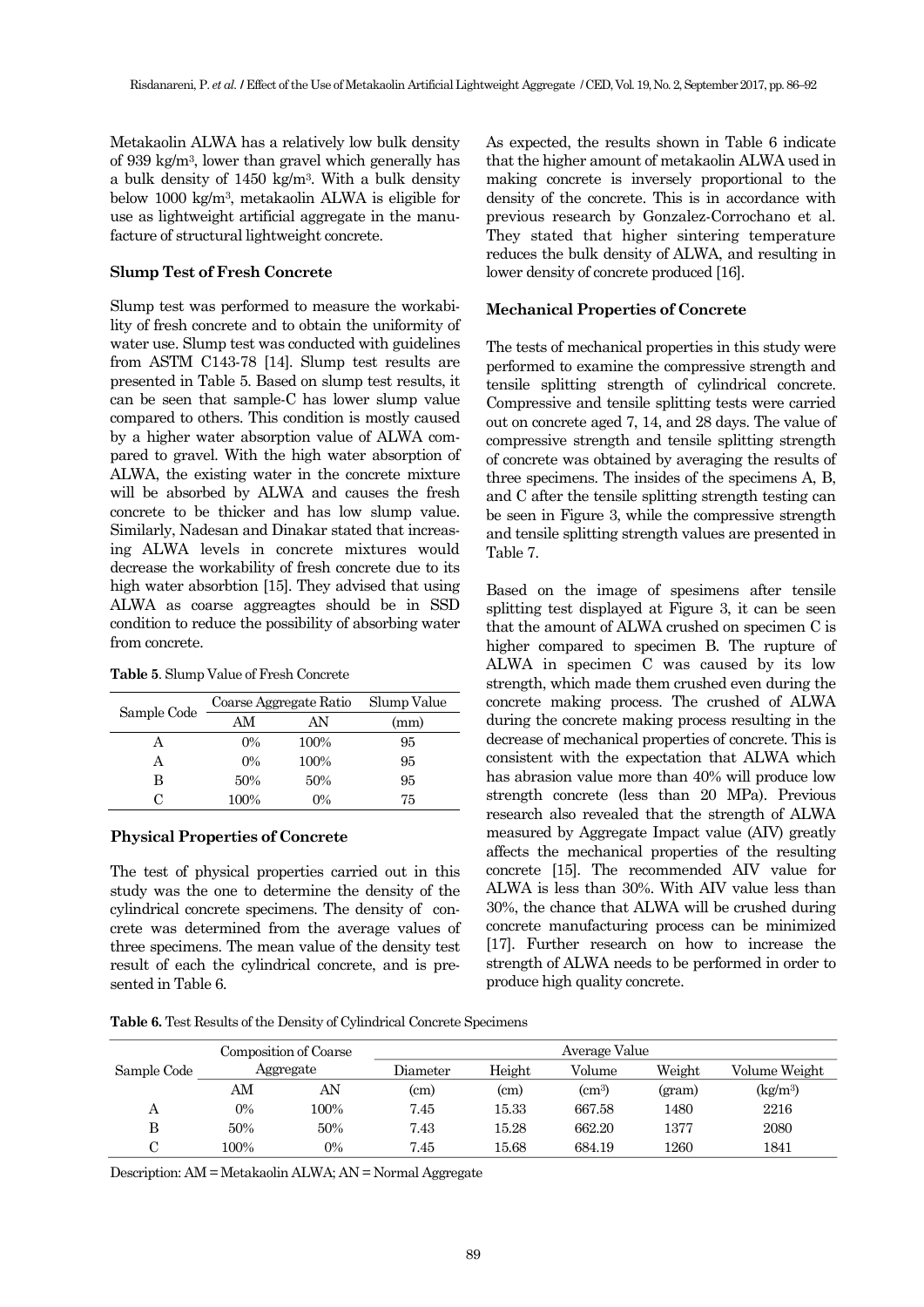| Sample<br>Code | Composition of Coarse<br>Aggregate |       | Average Mechanical Strength of Specimen |                                 |       |                                   |          |      |  |
|----------------|------------------------------------|-------|-----------------------------------------|---------------------------------|-------|-----------------------------------|----------|------|--|
|                |                                    |       |                                         | Day/ Compressive Strength (MPa) |       | Day/ Split Tensile Strength (MPa) |          |      |  |
|                | AM                                 | AN    |                                         | 14                              | 28    |                                   | 14       | 28   |  |
| А              | $0\%$                              | 100%  | 20.98                                   | 23.03                           | 31.16 | 3.44                              | 3.36     | 3.47 |  |
| в              | 50%                                | 50%   | 17.26                                   | 21.07                           | 22.52 | 2.29                              | $1.67\,$ | 3.18 |  |
| $\sim$         | 100%                               | $0\%$ | 8.94                                    | 12.24                           | 18.55 | 3.13                              | 2.52     | 3.23 |  |

**Table 7.** Testing Results of the Compressive Strength and Split Tensile Strength of Specimens



**Figure 3.** Photos of Specimens after the Tensile Splitting Tests (a) Specimen A (0% ALWA), (b) Specimen B (50% ALWA), (c) Specimen C (100% ALWA).

The decrease of the compressive strength of concrete specimens with 50% and 100% metakaolin ALWA, compared to the one with 0%, are 8.6 MPa (28%) and 12.6 MPa (40%), respectively. It can be concluded that the amount of metakaolin ALWA used is inversely proportional to the concrete compressive strength. The higher the amount of metakaolin ALWA used in the mixture, the lower the resulting compressive strength.

As predicted, increasing the amount of ALWA in concrete mixture decreases the density of the concrete, which results in decrease of mechanical properties of concrete. However, based on concrete compressive strength and density test results, the specimen C meets the qualification as a lightweight structural concrete, because it has a density of less than 2000 kg/m3 and has a compressive strength above 17 MPa [4]**.** Based on this result, it can be concluded that metakaolin ALWA is a promising alternative lightweight aggregates to produce lightweight structural concrete. Previous research by Yliniemi et al. also revealed that geopolymer aggregates have better physical properties compared to commercial lightweight expanded clay aggregates [18].

There was no significant difference in the values of the tensile splitting strength among the concrete specimens utilizing different aggregates. In other words, the use of metakaolin ALWA as coarse aggregates does not affect the value of tensile splitting strength of concrete. This result has a good agreement with previous research conducted by Beushausen and Dittmer, which investigated the influence of the aggregate type on strength of the concrete [19]. Beushausen and Dittmer stated that the coarse aggregate type did not significantly affect the tensile strength of the concrete. Another report by Gomathi and Sivakumar also stated that tensile splitting strength is more dependant on mortar rather than aggregate type, due to the development of maximum diametral tension on concrete [20].

#### **Correlation Between Split Tensile and Compressive Strength**

The relationship between compressive strength and tensile splitting strength of concrete is presented in Table 6. It can be seen that the pattern formed by the tensile splitting strength is stable. The compressive strength of sample B compared to C increased by 3.96 MPa (21%) and that of sample B compared to A decreased by 8.65 MPa (38%). The tensile strength of sample B compared to C increased by only 0.05 MPa and that of sample B compared to A decreased by 0.29 MPa. These results indicate that the value of tensile splitting strength is not directly proportional to the value of compressive strength of concrete.

The empirical formula to determine the tensile splitting strength derived from the relationship between the tensile splitting strength and the compressive strength of concrete produced in this study was fct =  $0.68\sqrt{t}$ ; while the ratio between tensile splitting strength and compressive strength of concrete was in range of 0.1-0.17. A review on the performance of structural concrete utilizing ALWA aggregates conducted by Nadesan and Dinakar summarized that the ratio between tensile splitting strength and compressive strength of concrete with fly ash ALWA is in the range of 0.05-0.12 [15]. The ratio between tensile splitting strength and compressive strength of concrete using metakaolin ALWA aggregates is similar to those of fly ash ALWA aggregates.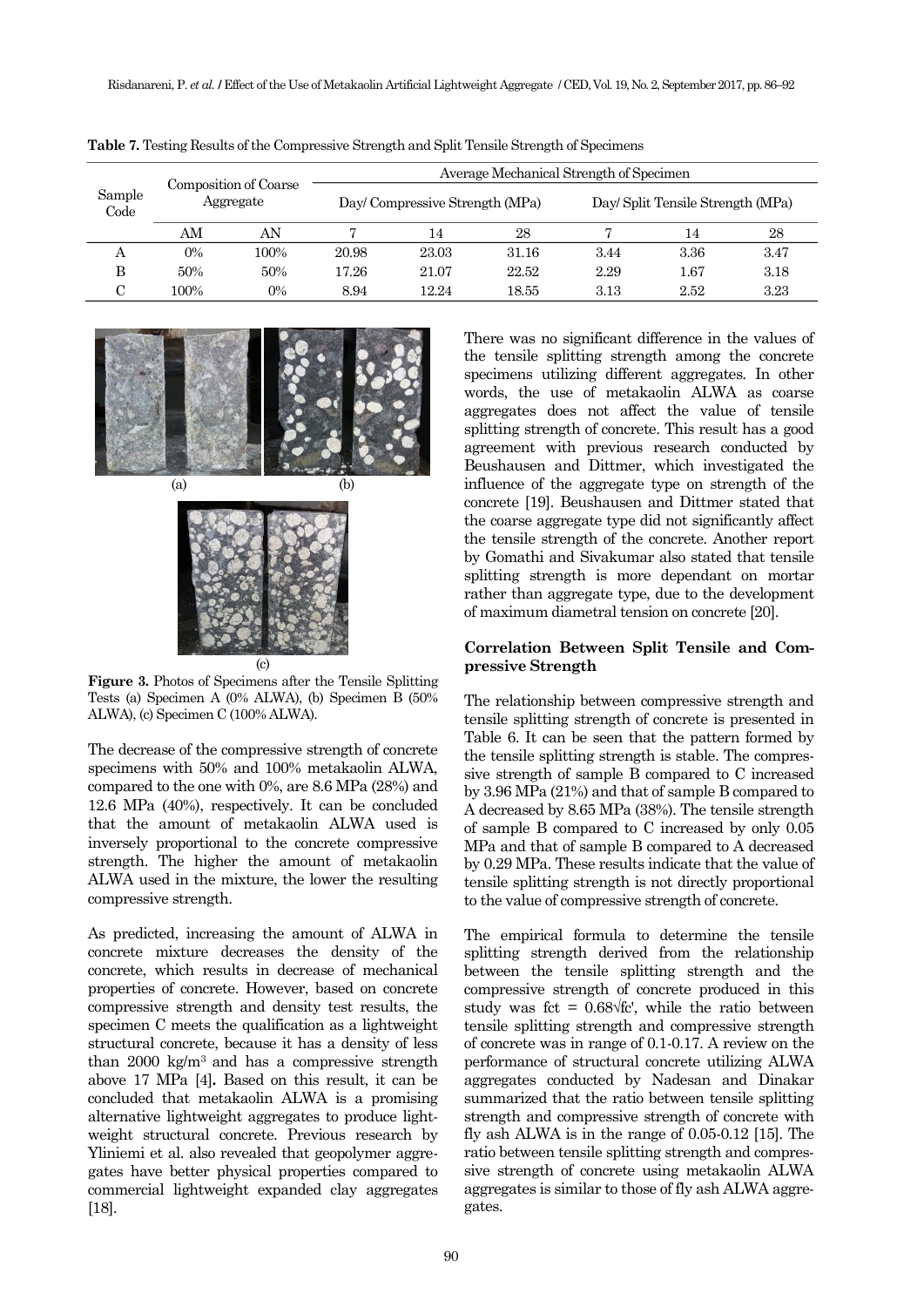| Sample                   |       | Composition of<br>Coarse Aggregates | Strength | Compressive Tensile Splitting<br>Strength |  |
|--------------------------|-------|-------------------------------------|----------|-------------------------------------------|--|
| Code                     | AM    | ΑN                                  | (MPa)    | (MPa)                                     |  |
| А                        | $0\%$ | 100%                                | 31.16    | 3.47                                      |  |
| в                        | 50%   | 50%                                 | 22.52    | 3.18                                      |  |
| C                        | 100%  | $0\%$                               | 18.55    | 3.23                                      |  |
| $\overline{\phantom{a}}$ |       |                                     |          |                                           |  |

**Table 8.** Correlation between Compressive Strength and Tensile Splitting Strength

Description:

AM = Metakaolin ALWA; AN = Normal Aggregate

# **Conclusion**

The dosage level of metakaolin ALWA used in concrete mixture composition is inversely proportional to the resulting concrete density. The higher the amount of metakaolin ALWA used in the concrete mixture, the lower the resulting density. The density acceptable for lightweight concrete, i.e. less than 1850 kg/m3, could only be achieved by using only metakaolin ALWA as the coarse aggregates, without using any normal aggregates.

The amount of metakaolin ALWA used as coarse aggregates is inversely proportional to the value of concrete compressive strength. The higher the amount of metakaolin ALWA used in the mixture, the lower the resulting compressive strength of concrete. The concrete specimens using metakaolin ALWA as coarse aggregates with replacement level of 0%, 50%, and 100% produced concrete with compressive strength of 31.2, 22.5, and 18.6 MPa, respectively. These values are acceptable for structural concrete, i.e. more than 17 MPa. On the other hand, the use of metakaolin ALWA as coarse aggregates does not significantly affect the value of tensile splitting strength of concrete.

Based on the research results, concrete utilizing 100% metakaolin ALWA as coarse aggregates produces concrete with density of 1841 kg/m3 and compressive strength of 18.55 MPa. It meets the criteria for structural lightweight concrete in accordance to SNI 03-2461-2002, i.e. the concrete density shall not exceed 1850 kg/m<sup>3</sup> with a compressive strength of not less than 17 MPa [21].

# **References**

- 1. Bird, P., An Updated Digital Model of Plate Boundaries, *Geochemistry, Geophysics, Geosystems*, 4(3), 2003, doi:10.1029/2001GC000252.
- 2. Tim Revisi Peta Gempa Indonesia, *Ringkasan Hasil Studi Tim Revisi Peta Gempa Indonesia. BNPB, Australia-Indonesia Facility for Disaster Education*, RISTEK, Departemen PU, ITB, BMKG, LIPI, KESDM, 2010.
- 3. SNI 1726-2012, *Tata Cara Perencanaan Ketahanan Gempa untuk Struktur Bangunan Gedung dan Non-Gedung*, Badan Standardisasi Nasional, 2012.
- 4. Mindess, S and Young, J.F., *Concrete*, Prentice-Hall, 1981.
- 5. Kementerian Energi dan Sumber Daya Mineral Badan Geologi Pusat Sumber Daya Geologi, *Executive Summary Pemutakhiran Data dan Neraca Sumber Daya Mineral Status 2015*, 2015.
- 6. Triani, D.N.D., Ekaputri, J.J., Triwulan, Hardono, S., and Susanto, T.E., Application of Pozzolan as Materials of Geopolymer Paste*, Materials Science Forum*, 841(111), 2016, pp. 111-117.
- 7. Risdanareni, P., Puspitasari, P., Santoso, E., and Adi, E.P., Mechanical and Physical Properties of Metakaolin-based Geopolymer Paste, *MATEC Web of Conferences*,101(1021), 2017.
- 8. Aineto, M., Acosta, A.,Rincón, J.M., and Romero, M., Production of Lightweight Aggregates from Coal Gasification Fly Ash and Slag, *World of Coal Ash (WOCA)*, Lexington, Kentucky, USA, April 11-15, 2005,
- 9. Lauw, C.G.S and Buen, S., *Beton Ringan Non-Struktural dengan Agregat Styrofoam Bekas*, Hibah Monodisiplin, LPPM Universitas Katolik Parahyangan, 2014.
- 10. ASTM C127, *Standard Test Method for Density, Relative Density (Specific Gravity), and Absorption of Coarse Aggregate*, 2004.
- 11. Sivakumar, A. and Gomathi, P., Review of Pelletized Fly Ash Lightweight Aggregate Concrete: A Promising Material, *Journal of Civil Engineering and Construction Technology*, 3(2), 2012, pp. 42-48.
- 12. SNI 2417:2008, *Cara Uji Keausan Agregat dengan Mesin Abrasi Los Angeles*, 2008.
- 13. ASTM C535-16, *Standard Test Method for Resistance to Degradation of Large-Size Coarse Aggregate by Abrasion and Impact in the Los Angeles Machine*, 2015.
- 14. ASTM C143-78, *Standard Test Method for Slump of Portland Cement Concrete*, 2007.
- 15. Nadesan, M.S. and Dinakar,P., Structural Concrete using Sintered Fly Ash Lightweight Aggregate: A Review, *Construction and Building Materials*, 154, 2017, pp. 928–944.
- 16. Gonzalez-Corrochano, B., Alonso-Azcarate, J., and Rodas, M., Effect of Thermal Treatment on the Retention of Chemical Elements in the Structure of Lightweight Aggregates Manufactured from Contaminated Mine Soil and Fly Ash, *Construction and Building Materials*, 53(91), 2014, pp. 497-507.
- 17. Terzic, A., Pezo, L., Mitic, V., and Radojevica, Z., Artificial Fly Ash-based Aggregates Properties Influence on Lightweight Concrete Performances*, Ceramics International*, 41, 2015, pp. 2714– 2726.